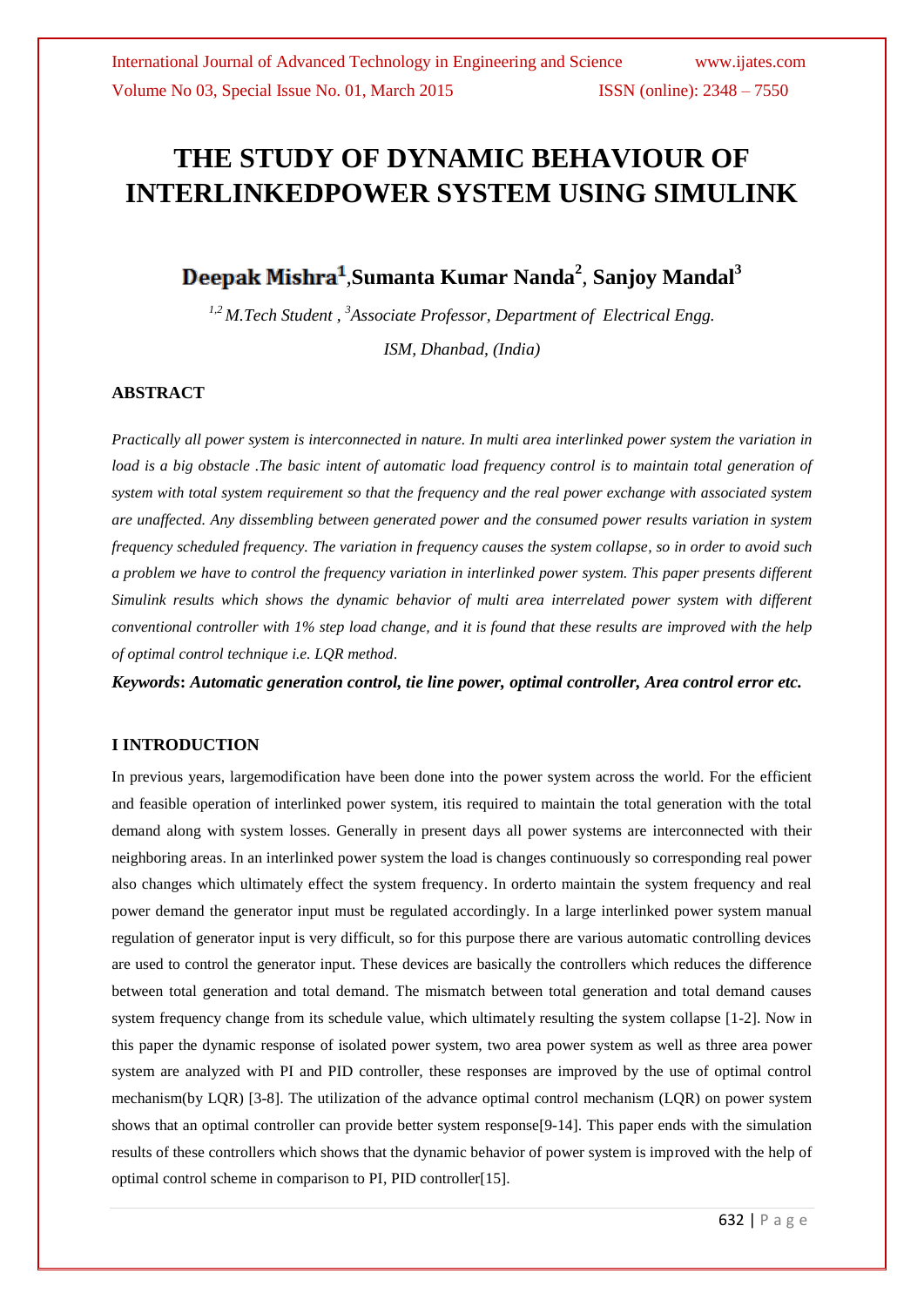# **II MODELLING OF POWER SYSTEM**

# **2.1 An isolated power system with ALFC**



#### **Fig .1: Single area power system without controller**

Where Δwis the change in frequency for a step change in load. Here the change in frequency is not zero, so to keep frequency at its schedule value,a PI controller will be use.

# **2.2 Isolated power system employing Integral controller**



# **Fig.2**

The automatic load frequency control loop (ALFC) is shown in fig.2.Here we use secondary loop which keeps the frequency its nominal value. To maintain  $\Delta w=0$  an integrator is used. Basically the integrator is used to measure the average error during a particularperiod of time and will remove the offset. The ability to retain its nominal value, this property of integrator is called rest action. As load on system changes continuously, so to maintain frequency at its nominal value the generation is adjusted automatically[16].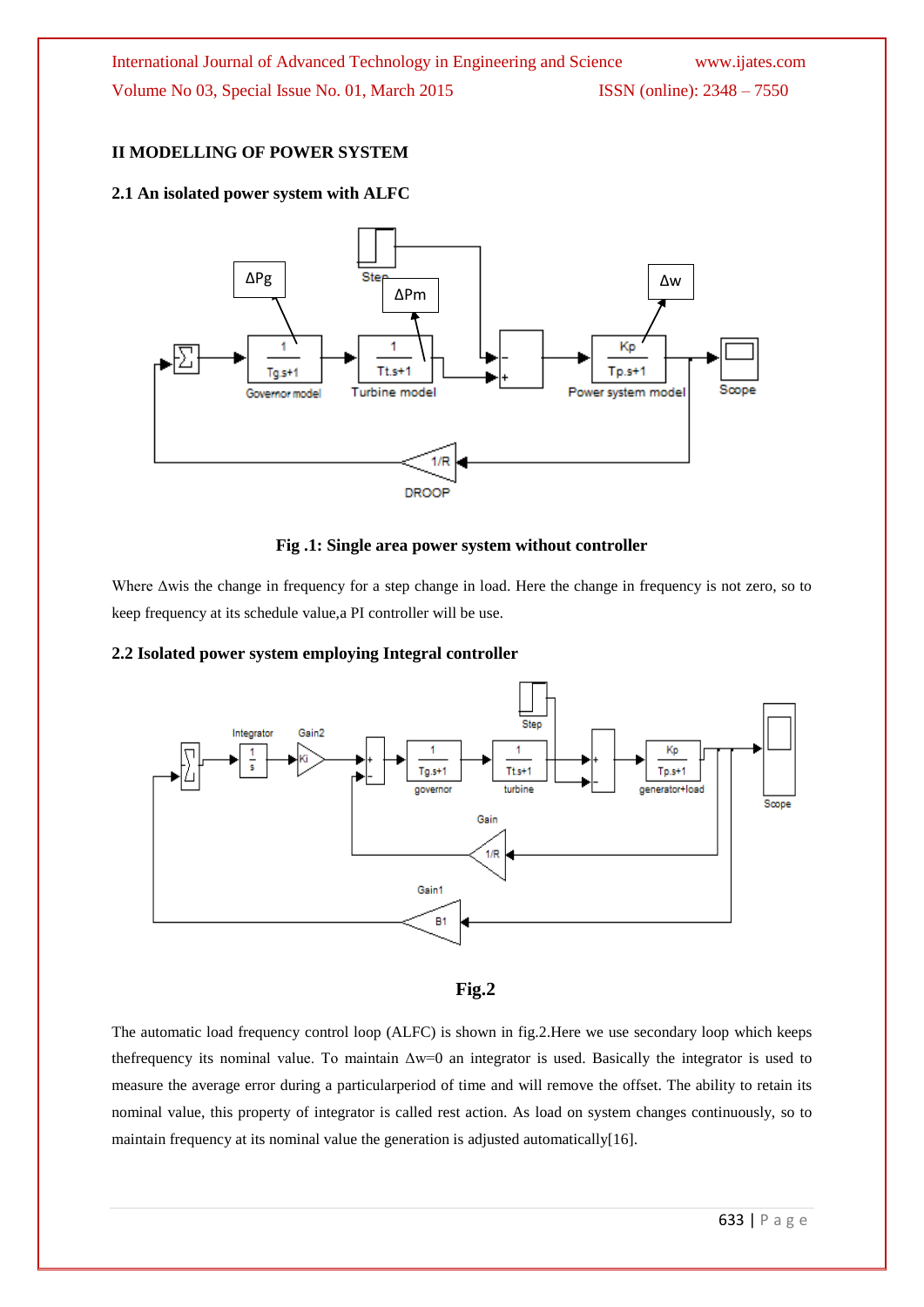

# **2.3 Designing of two area interlinked power system using integral controller**



The block diagram representation of two interlinked power system with non-reheat turbine shown in fig.3. The two area are interconnected with the help of tie line.Both the area are provided by integral controller. There are total nine blocks which represent whole two area interconnected power system. The state equation can be formed easily with the help of transfer function of blocks. There are two controlling input named  $u_1$  and  $u_2$ [2] [5] [9].

Equation of controlling input is written as

For area 1

)…………………………. (1)

For area 2

)………………………….. (2)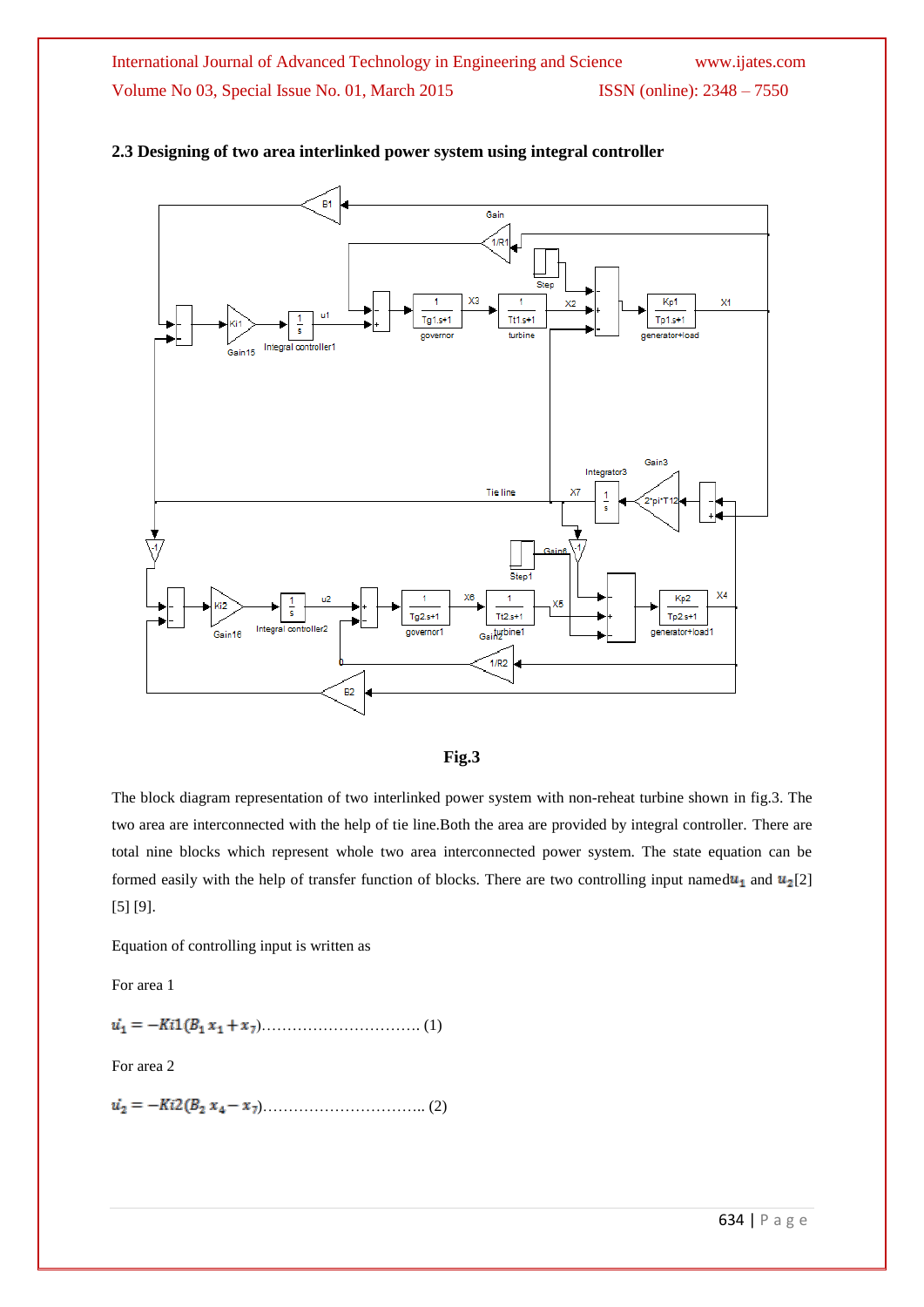

# **2.4 Linearization of two area interconnected power system using state space analysis**



The generalized state space representation of two interconnected power system shown in fig.4. d1 and d2 are the disturbances in area1 and area2 respectively.

The state equations can be written as

For block 1

 $x_1+T_{p1}\dot{x}_1=$  Kp1  $(x_2-x_7-d1)$ 

= - + …………………………………….. (3)

For block 2

………………….………………………………………… (4)

For block 3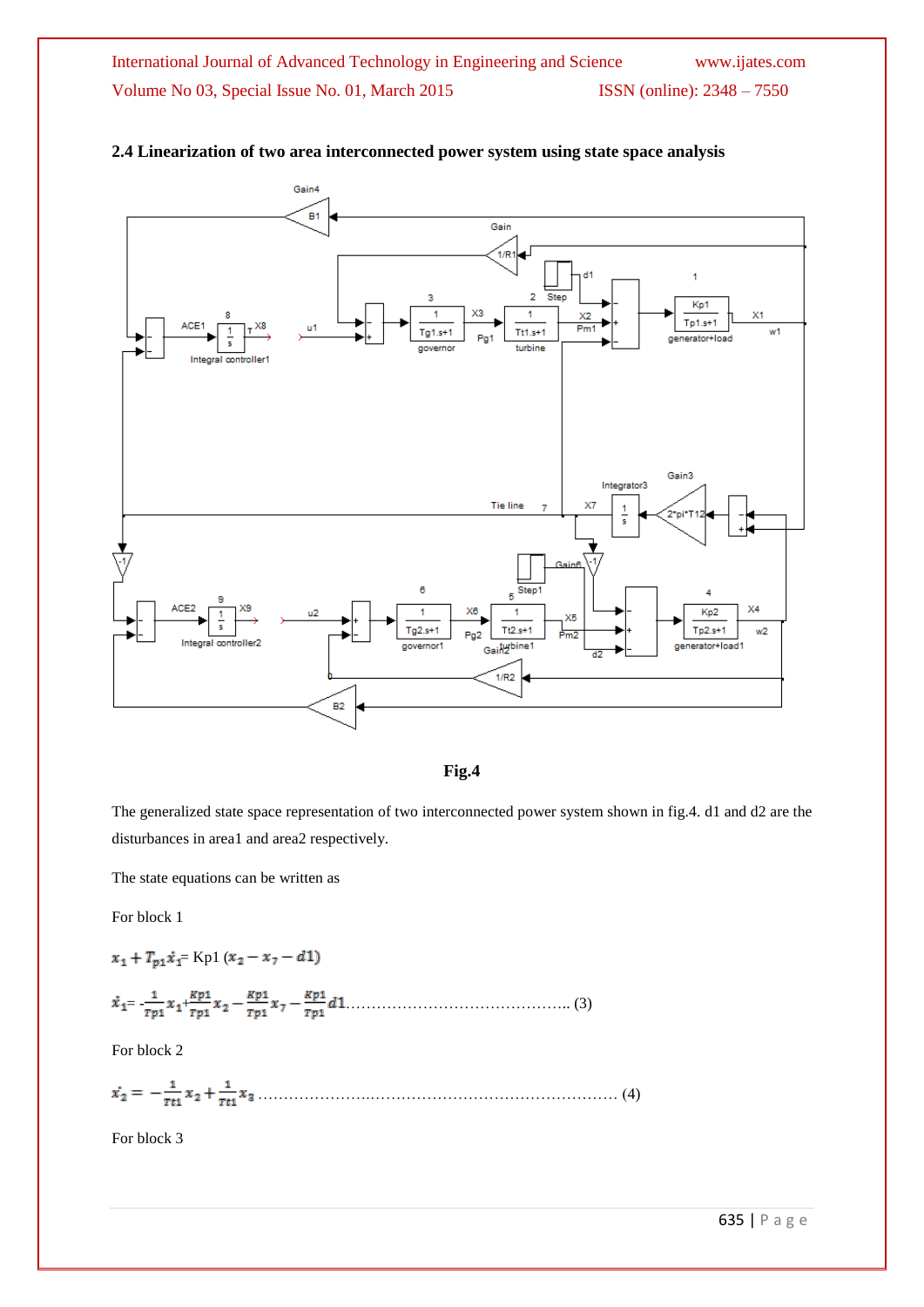| International Journal of Advanced Technology in Engineering and Science | www.ijates.com                      |
|-------------------------------------------------------------------------|-------------------------------------|
| Volume No 03, Special Issue No. 01, March 2015                          | <b>ISSN</b> (online): $2348 - 7550$ |

$$
\dot{x}_3 = -\frac{1}{R1 \; \tau g 1} - \frac{1}{\tau_{g 1}} \, x_3 + \frac{1}{\tau_{g 1}} \, u_1 \dots \dots \dots \dots \dots \dots \dots \dots \dots \dots \dots \dots \dots \dots \dots \dots \tag{5}
$$

For block 4

$$
\dot{x}_4 = -\frac{1}{rp_1}x_4 + \frac{R_{p2}}{r_{p2}}x_5 + \frac{R_{p2}}{r_{p2}}x_7 - \frac{R_{p2}}{r_{p2}}d2 \dots \dots \dots \dots \dots \dots \dots \dots \dots \dots \tag{6}
$$

For block 5

…………………………………………………………………… (7)

For block 6

$$
\dot{x}_6 = -\frac{1}{R_2 \tau_{g2}} x_4 - \frac{1}{\tau_{g2}} x_6 + \frac{1}{\tau_{g2}} u_2 \dots \dots \dots \dots \dots \dots \dots \dots \dots \dots \dots \dots \dots \tag{8}
$$

For block 7

|--|--|--|--|

For block 8

 $\dot{x}_8 = B_1 x_1 + x_7 \dots (10)$ 

For block 9

……………………………………………………………………………. (11)

In general form these state equation can be written in single state equation

………………………………………………………………………… (12)

Where A is a matrix of order 9×9 called state matrix, B is a matrix of order 9×2 called control matrix and F is a matrix of order 9×2.

And the vector  $x', d', u'$  is written as

$$
x = [x_1x_2x_3x_4x_5x_6x_7x_8x_9]^T
$$
,  $u = \begin{bmatrix} u_1 \\ u_2 \end{bmatrix}$ ,  $d = \begin{bmatrix} d_1 \\ d_2 \end{bmatrix}$ 

#### **2.5 Designing of optimal controller**

The performance of system can be described in terms of cost which is to be minimized by LQR technique.

J = ………………………………………………………………… (13)

Where 'Q' is 'state weight matrix' which is positive semi definite matrix. And 'R' is control semi definite symmetric weight matrix. The value of Q and R chosen according to requirement of the system.

For designing of optimal controller put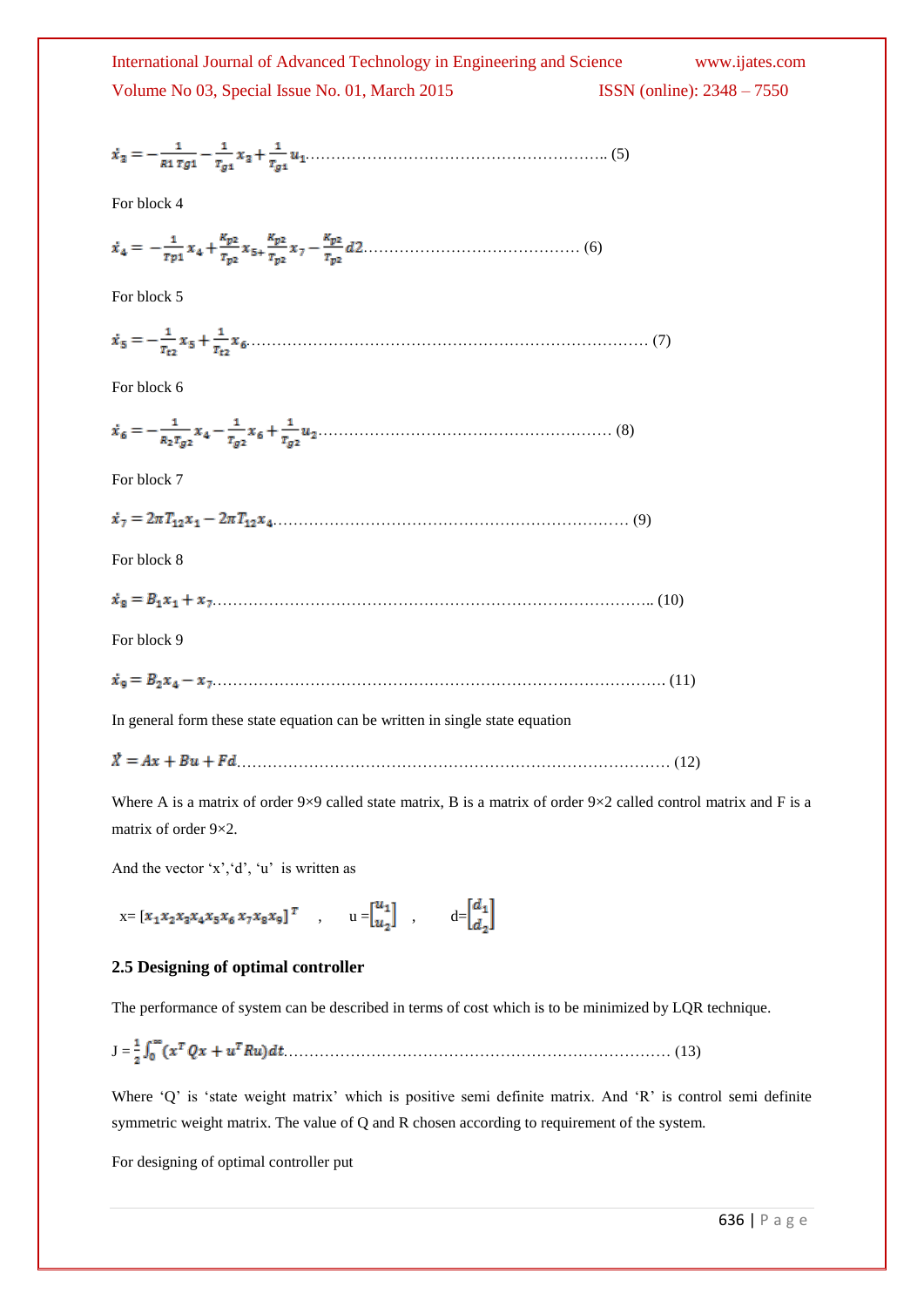# International Journal of Advanced Technology in Engineering and Science www.ijates.com Volume No 03, Special Issue No. 01, March 2015 ISSN (online): 2348 – 7550

# $u = -Kx$

Where feedback gain matrix 'K' is obtained by the solution of Riccati equation, which is given as

 $A^T P + P A - P B R^{-1} B^T P + Q$  (14)

………………………………………………………………………………….. (15)

The system with state feedback is given by

# $\dot{x} = (A - BK)x$

For the stability of system the eigenvalues of  $(A - BK)$  must have negative real part.

By MATLAB command  $[K, P] = lqr2(A, B, Q, R)$ 

# **III SIMULATION RESULTS**

The results of Simulink are shown with PI and PID controller and the disturbance is taken as 1% for the systems. Later these results are improved by advance optimal control system.



# **Frequency response of single area without controller**



**Frequency response of single area using integral controller**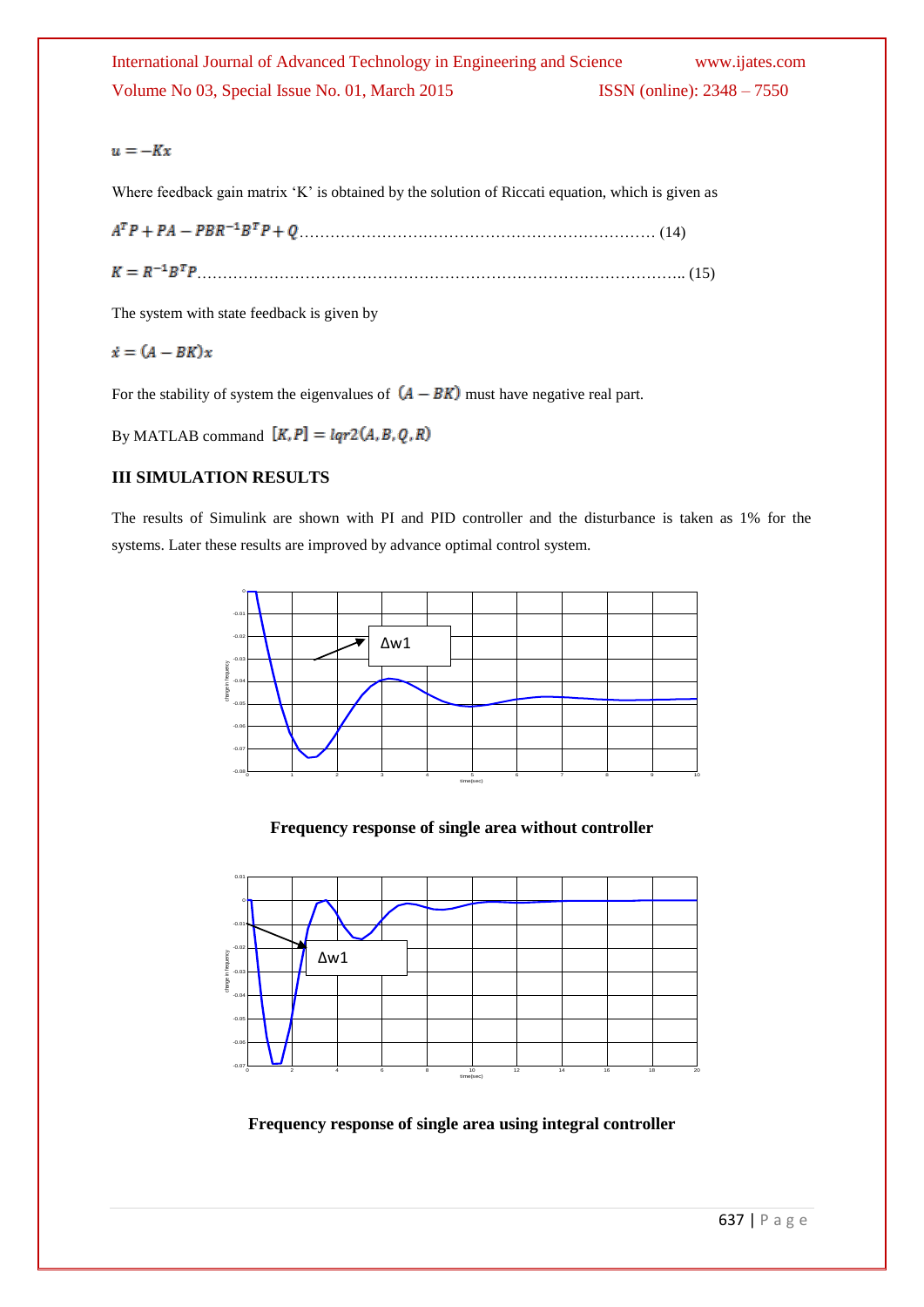

**Frequency response of two area without controller**



**Power deviation of two area without controller**



**Frequency response of two interlinked power systemusing integral controller**



**Power deviation response of two interlinked power system using integral controller**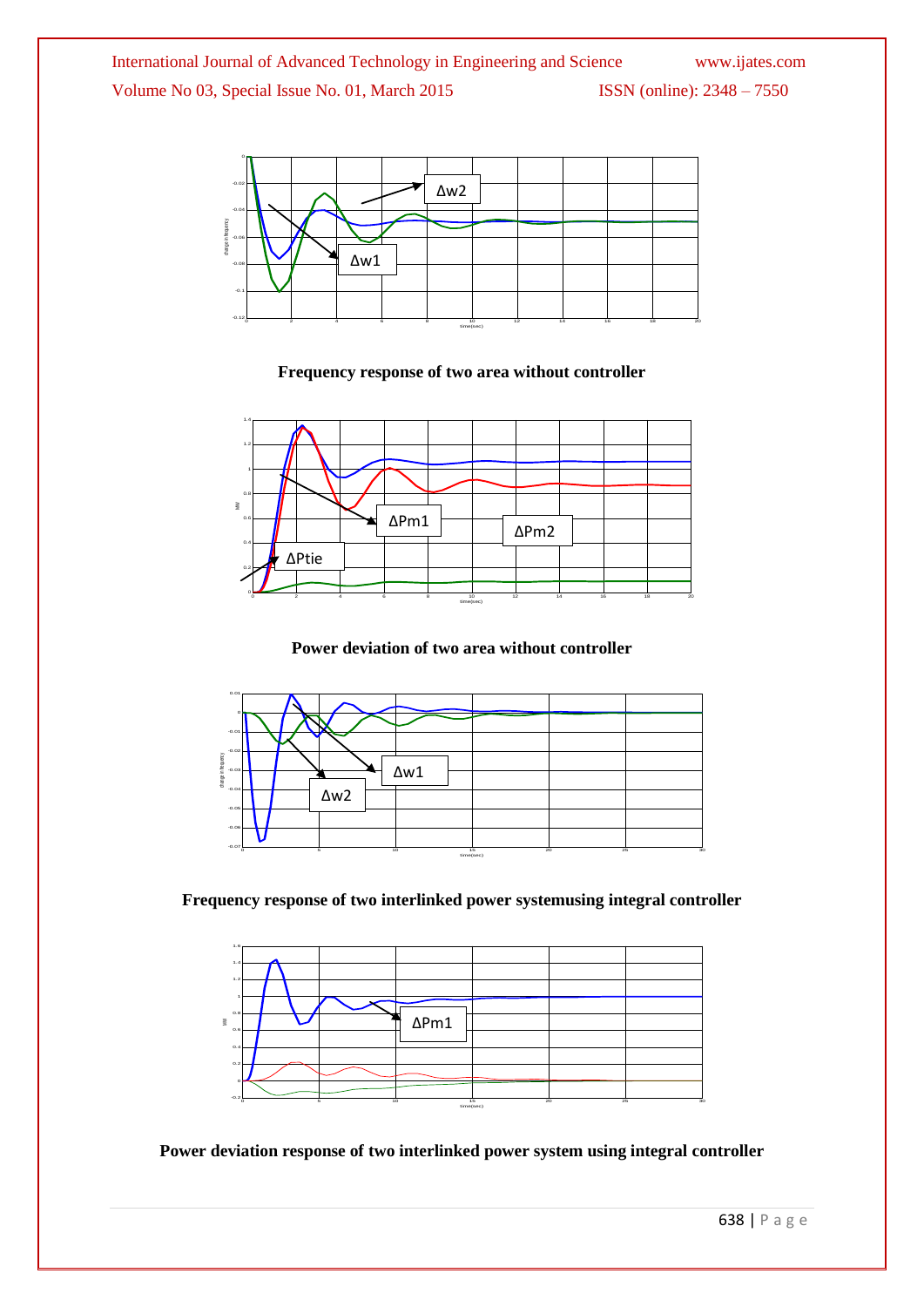International Journal of Advanced Technology in Engineering and Science www.ijates.com Volume No 03, Special Issue No. 01, March 2015 ISSN (online): 2348 - 7550



# **Frequency response of three interlinked power system using integral controller**



**Power deviation of three interlinked power system using integral controller**



**Frequency response of twointerlinked power system using PID controller**



**Power deviation response of two interlinked power system using with PID controller**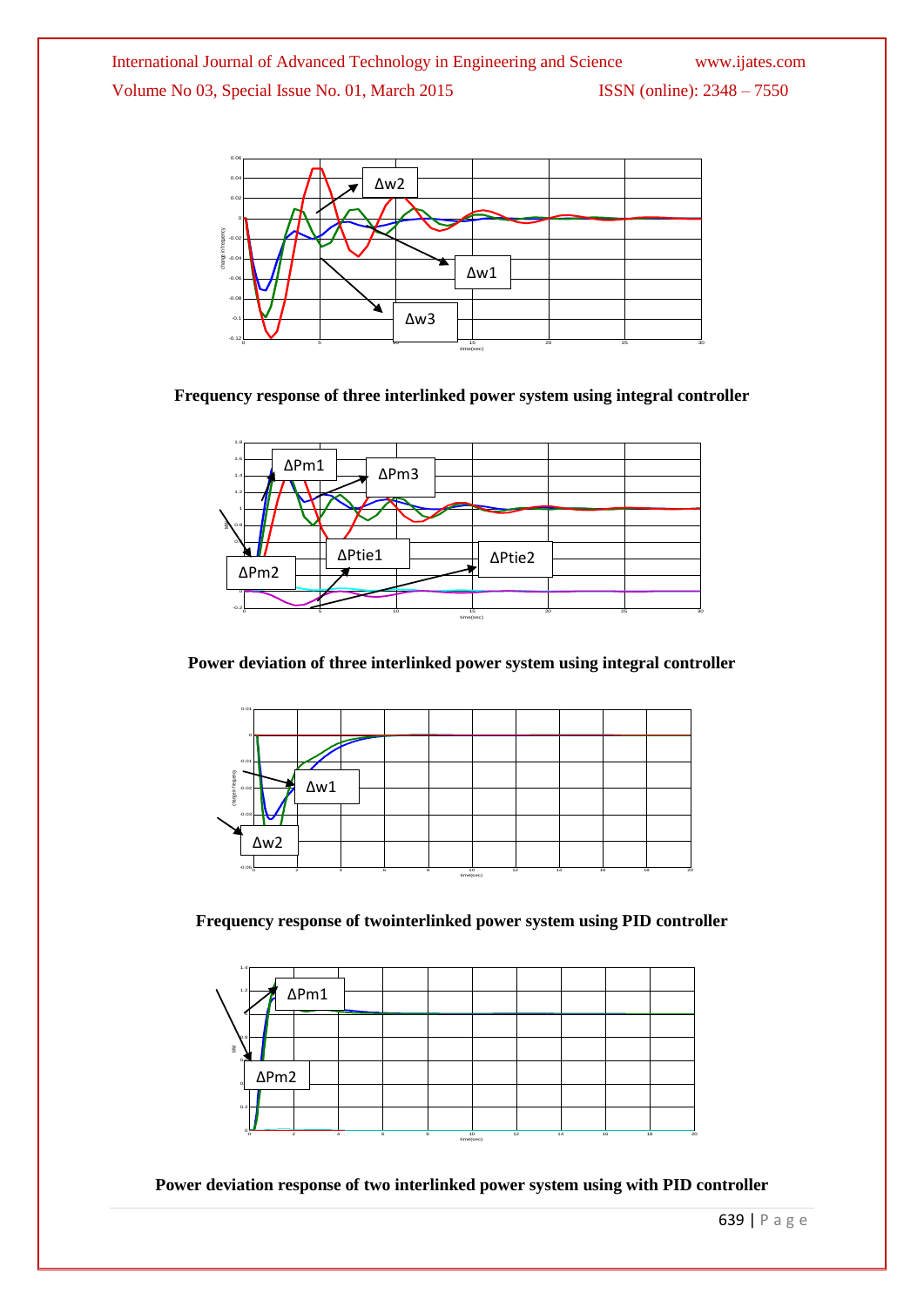International Journal of Advanced Technology in Engineering and Science www.ijates.com Volume No 03, Special Issue No. 01, March 2015 ISSN (online): 2348 - 7550



# **Frequency response of three interlinked power system using with PID controller**



**Power response of three interlinked power system using with PID controller**



### **Frequency response of single area using optimal controller**



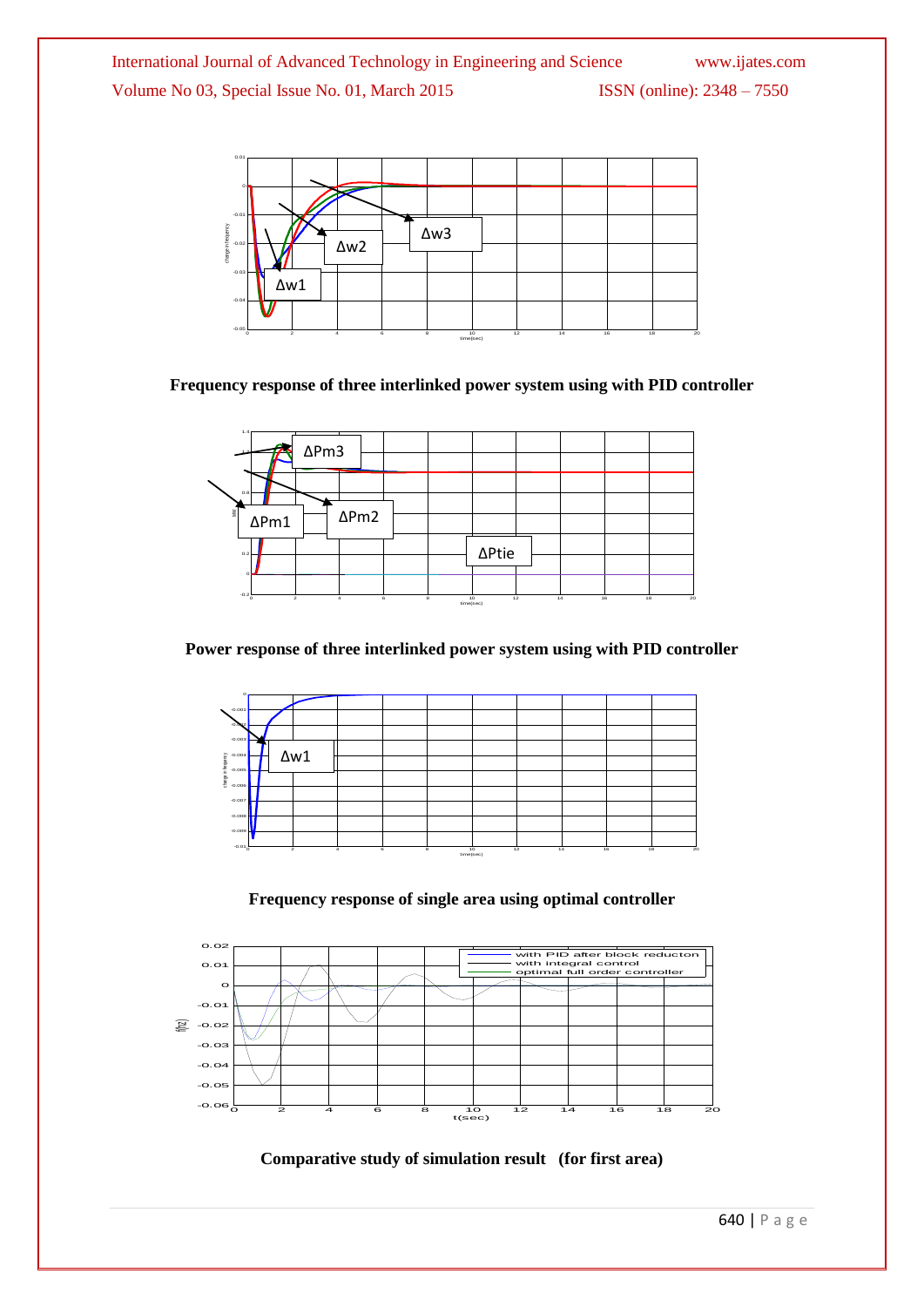

### **Frequency response of two interlinked power system optimal controller (LQR technique)**

# **IV CONCLUSIONS**

In this paper the dynamic behavior of single area, two area and three area interlinked power system is examine with various controllers. It is found that PID controller gives better performance than PI controller. We have also tried to develop an optimal controller for two area interconnected power system. Finally it is concluded that LQR method gives more improved response in comparison to PI and PID controller.

#### **Appendix:**

System parameters –

$$
T_{g1} = 0.2 \text{ pu}
$$
  
\n
$$
T_{r1} = 0.5 \text{ pu}
$$
  
\n
$$
T_{p1} = 12.5 \text{ pu}
$$
  
\n
$$
K_{p1} = 1.25 \text{ pu}
$$
  
\n
$$
T_{g2} = 0.3 \text{ pu}
$$
  
\n
$$
T_{r2} = 0.6 \text{ pu}
$$
  
\n
$$
T_{p2} = 8.88 \text{ pu}
$$
  
\n
$$
K_{p2} = 1.11 \text{ pu}
$$
  
\n
$$
2^* \text{pi}^* T_{12} = 1.4 \text{ pu}
$$
  
\n
$$
R_1 = 0.05 \text{ pu}
$$
  
\n
$$
R_2 = 0.0625 \text{ pu}
$$
  
\n
$$
B_1 = 20.6 \text{ pu}
$$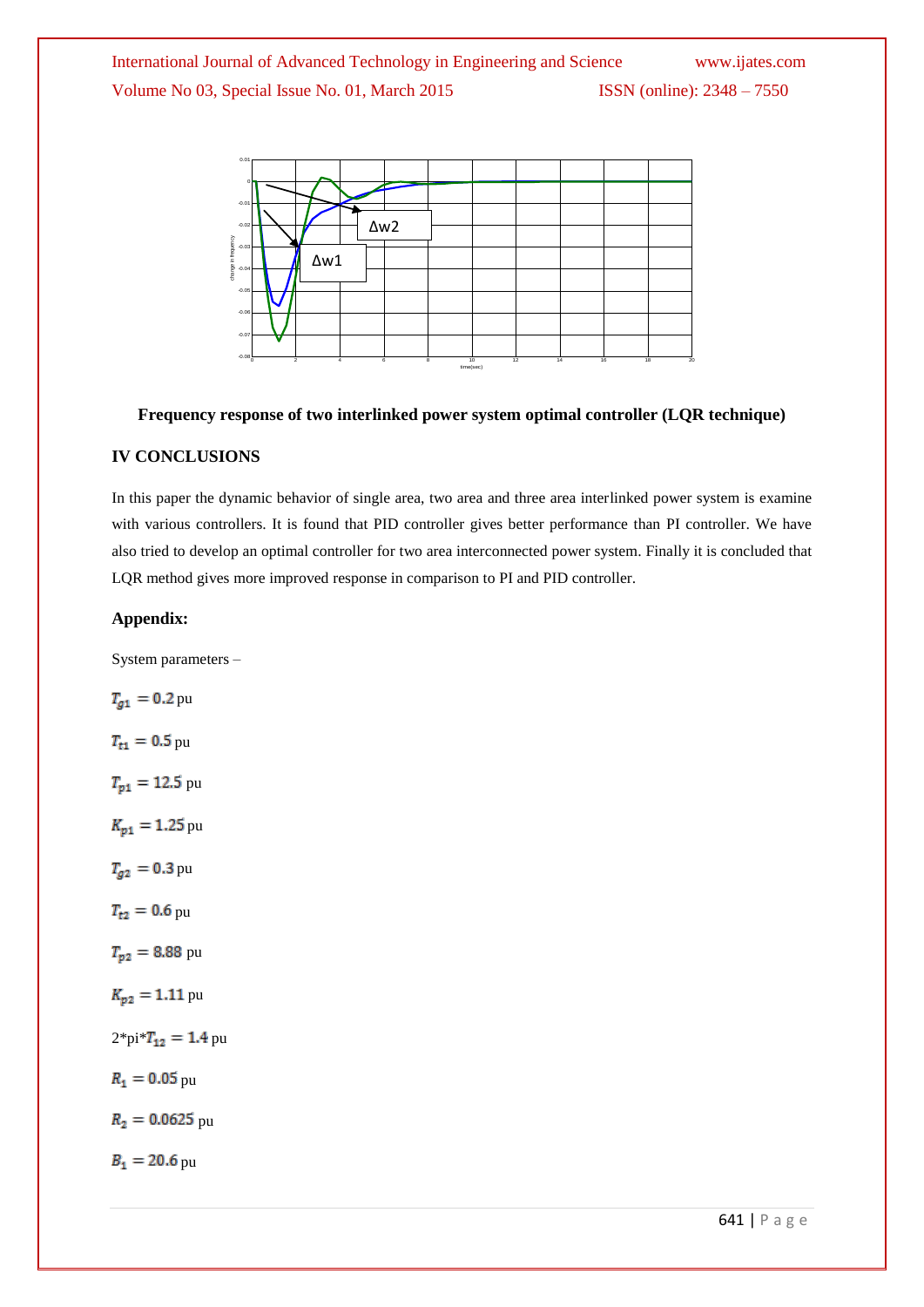# $B_2 = 17$  pu

For PID controller (3 area power system)

| $K_{\rm P}$ | вı    | $\mathbf{r}_{\mathrm{D}}$ |
|-------------|-------|---------------------------|
| 0.63        | 0.74  | 0.93                      |
| 0.91        | 0.875 | IJ.U                      |
| 1.20        | 1.15  | $\overline{1}$            |

# **REFERENCES**

# **Journal Papers**

- *1.* J. Nanda, M. Parida, and A. Kalam, "*Automatic generation control of a multi-area power system with conventional integral controllers," presented at the Australian Univ. Power Engg. Conf., Melbourne, Australia, 2006.*
- 2. A. Khodabakhshian and M. Edrisi, *"A new robust PID load frequency controller", Control Engg. Pract., vol. 16, no. 9, pp. 1069–1080, 2008*.
- *3.* Ibraheem, P. Kumar and D.P. Kothari, *"Recent philosophies of automatic generation control strategies in power systems," IEEE Trans. Power System 20 (1) (2005), pp. 346–357.*
- 4. C. Concordia and L. K. Kirchmayer, *"Tie-line power & frequency control of electric power system: Part II," AISE Trans, III-A, vol. 73, pp. 133-146, Apr. 1954.*
- 5. Yao Zang, Tsinghua *"Load Frequency Control of Multiple-Area Power Systems"University July, 2007 Master of Science in Electrical Engineering.*
- 6. K. C. Divya, and P.S. Nagendra Rao, *"*A simulation model for AGC studies of hydro-hydro systems'', Int. J. Electrical Power & Energy Systems, Vol. 27, Jun.- Jul. 2005, pp. 335-342.
- *7.* K. P. Singh Parmar, S. Majhi, D. P. Kothari*, " Optimal Load Frequency Control of an Interconnected Power System,'' MIT International Journal of Electrical and Instrumentation Engineering, vol. 1, No. 1, pp 1-5, Jan 2011.*
- *8.* W.S. Levin, M Athans, ―*On the determination of the optimal constant output feedback gains for linear Multivariable systems," IEEE Trans. On Automatic control, Vol AC-15, no.1, 1970.*
- *9.* K.P. Singh Parmar, S. Majhi and D. P. Kothari, *"*Multi*-Area Load Frequency Control in a Power System Using Optimal Output Feedback Method", IEEE Conf. proceedings, PEDES 2010 New Delhi, India.*
- 10. Yogendra Arya, Narendra Kumar, S.K. Gupta, "Load Frequency Control of a FourArea Power System *using Linear Quadratic Regulator", IJES Vol.2 2012 PP.69-76.*
- 11. R. K. Cavin, M. C. Budge Jr., P. Rosmunsen, "An Optimal Linear System Approach to Load Frequency Control", IEEE Trans. On Power Apparatus and System, PAS-90, Nov. /Dec. 1971, pp. 2472-2482.